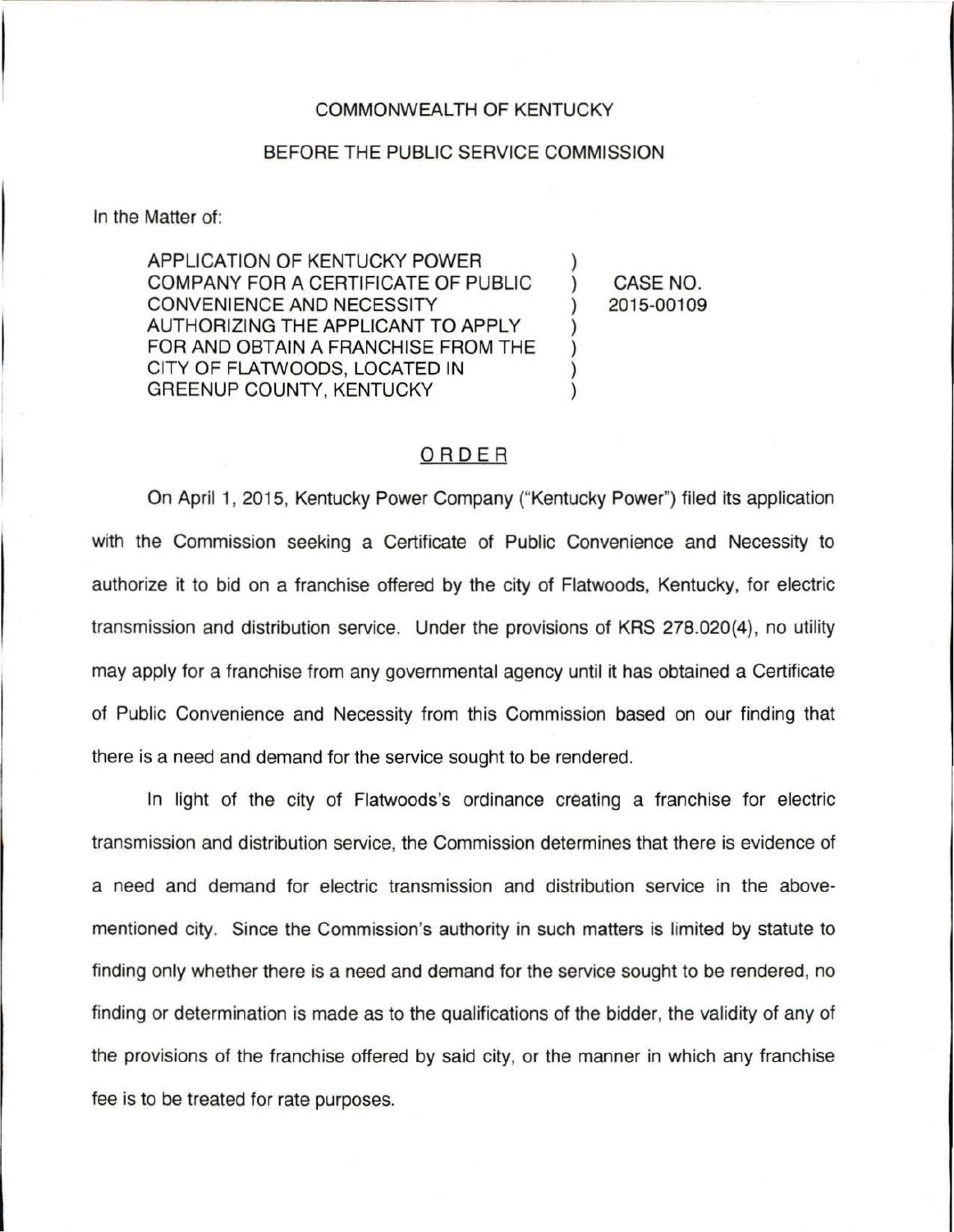## IT IS THEREFORE ORDERED that:

1. Kentucky Power is granted a Certificate of Public Convenience and Necessity that authorizes it to bid on a franchise offered by the city of Flatwoods, Kentucky, for electric transmission and distribution service.

2. If Kentucky Power is not the successful bidder, Kentucky Power shall, within ten days of the award of the franchise at issue, file with the Commission a written notice stating that Kentucky Power was not the successful bidder.

3. If Kentucky Power is the successful bidder, Kentucky Power shall, within ten days of the award of the franchise at issue, file with the Commission a copy of the executed franchise agreement and a statement disclosing the amount of the initial franchise fee.

4. If Kentucky Power is the successful bidder, Kentucky Power shall, within ten days of an increase or decrease in the amount of the initial franchise fee set forth in the franchise agreement, file with the Commission documentation setting forth the revised fee.

5. Any documents filed pursuant to ordering paragraphs 2, 3, or 4 of this Order shall reference the number of this case and shall be electronically submitted via the Commission's electronic Tariff Filing System.

6. This Order shall not be construed as granting a Certificate of Public Convenience and Necessity to construct utility facilities in said city.

-2- Case No. 2015-00109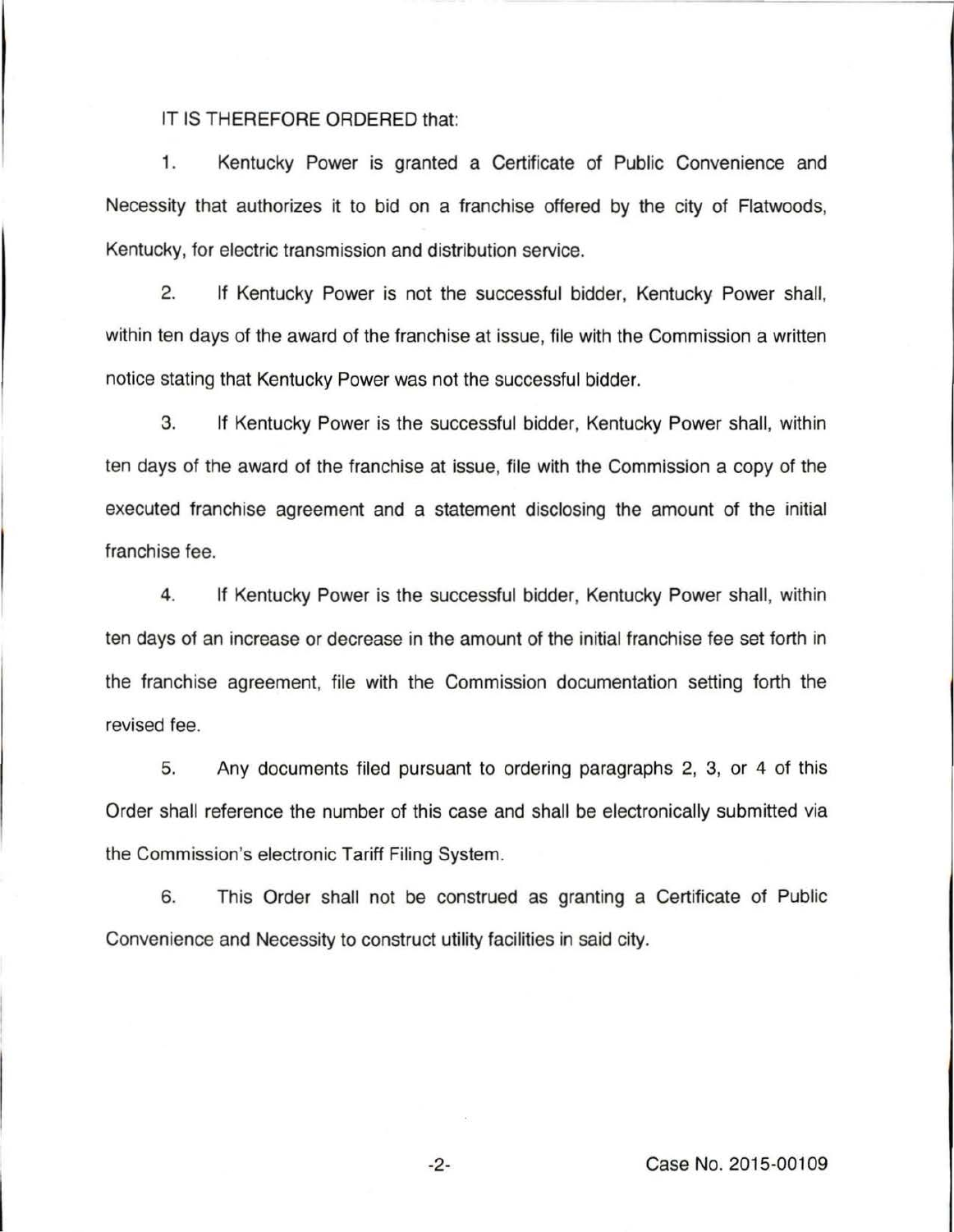By the Commission **ENTERED APR o 7 2015**  KENTUCKY PUBLIC SERVICE COMMISSION

**ATTEST** Executive Director

Case No. 2015-00109